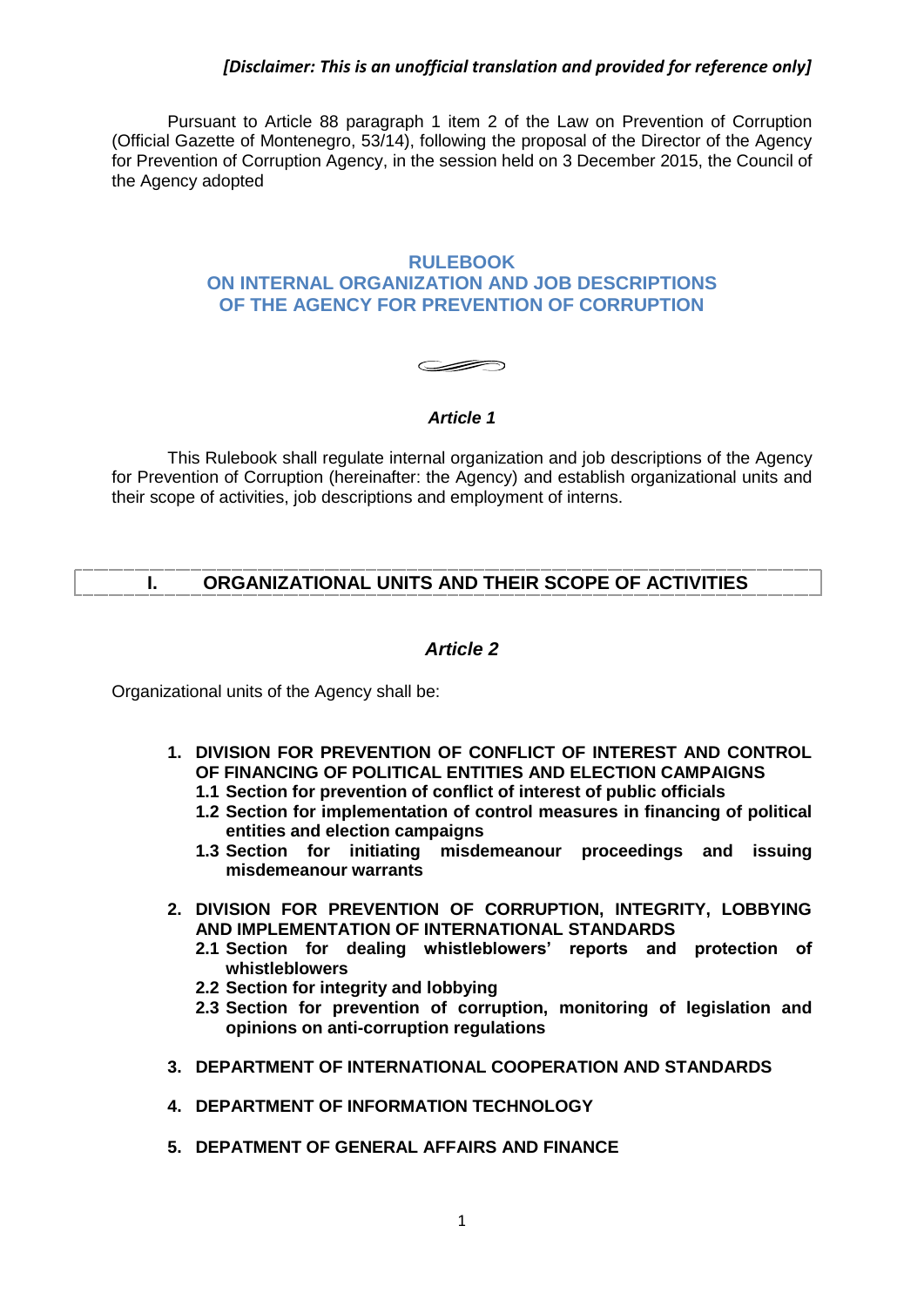- **5.1 Office of general affairs and human resources**
- **5.2 Office for receiving, recording and dispatching documents**

# **5.3 Office of Financial Affairs Office**

A senior advisor shall carry out the activities separately from the organizational units.

# *Article 3*

## **1. Division for prevention of conflict of interest and control of financing of political entities and election campaigns**

shall carry out the tasks of the Agency as follows: processing of cases concerning establishment of conflict of interest in the exercise of public function, taking measures for its prevention; exercising control over restrictions in the exercise of public functions; exercising control over receiving of gifts, sponsorships and donations; verification of data provided in the Reports on income and assets of public officials; recording initiated procedures, collecting and establishing facts and circumstances, presenting evidence, conducting oral hearing in accordance with the provisions of the Law on Prevention of Corruption; recording and analysing reports of public officials on income and assets and other petitions submitted to the Agency by public officials; recording and analysing data on election, appointment, nomination or dismissal from the official records and petitions submitted to the Agency; recording and analysing data on received gifts, sponsorships and donations; establishing procedures and analysing submitted requests, proposals and other petitions submitted to the Agency by public authority in which public official exercises or has exercised public function, authority responsible for election, appointment, or nomination of public official, other state or local government body, other legal or natural person; processing of petitions concerning the conduct of public officials, in accordance with application and implementation of the Law on Prevention of Corruption; producing the minutes of oral hearing, requests made as transcripts of verbal statement with the Agency; producing draft opinions and draft general acts of the Agency within the scope of work of the Division; carrying out control, supervision and review of financing and financial operations of political entities, in order to ensure legality and transparency of their operations, in accordance with application and implementation of the Law on financing political parties and election campaigns; producing reports on supervision carried out during election campaign and on control carried out of financing of election campaigns of political entities; imposing precautionary measures to political entity; initiating misdemeanour proceedings and issuing of misdemeanour orders within the scope of work of the Division; monitoring implementation of acts and decisions of the Agency and producing the part of the Annual activity report concerning the scope of work of the Division; providing support in educational activities related to the prevention of conflicts of interest and control of financing of political entities and election campaigns; other activities in accordance with the competences of the Agency.

# **1.1 Section for prevention of conflict of interest of public officials**

shall carry out the tasks of the Agency, as follows: receiving requests, proposals and other petitions submitted by a public authority where a public official exercises or has exercised a public function, authority responsible for election, appointment, or nomination of public official, other state or local government body, other legal or natural person, concerning: establishment of conflict of interest in the exercise of public function, restrictions in the exercise of public functions, received gifts, sponsorships and donations; verification of data provided in the Reports on income and assets of public officials; initiating ex officio procedure for establishment of violations and compliance with the obligations prescribed by the Law and other regulations, which govern conflict of interest in the areas governed by such regulations; keeping record of persons holding public function and persons whose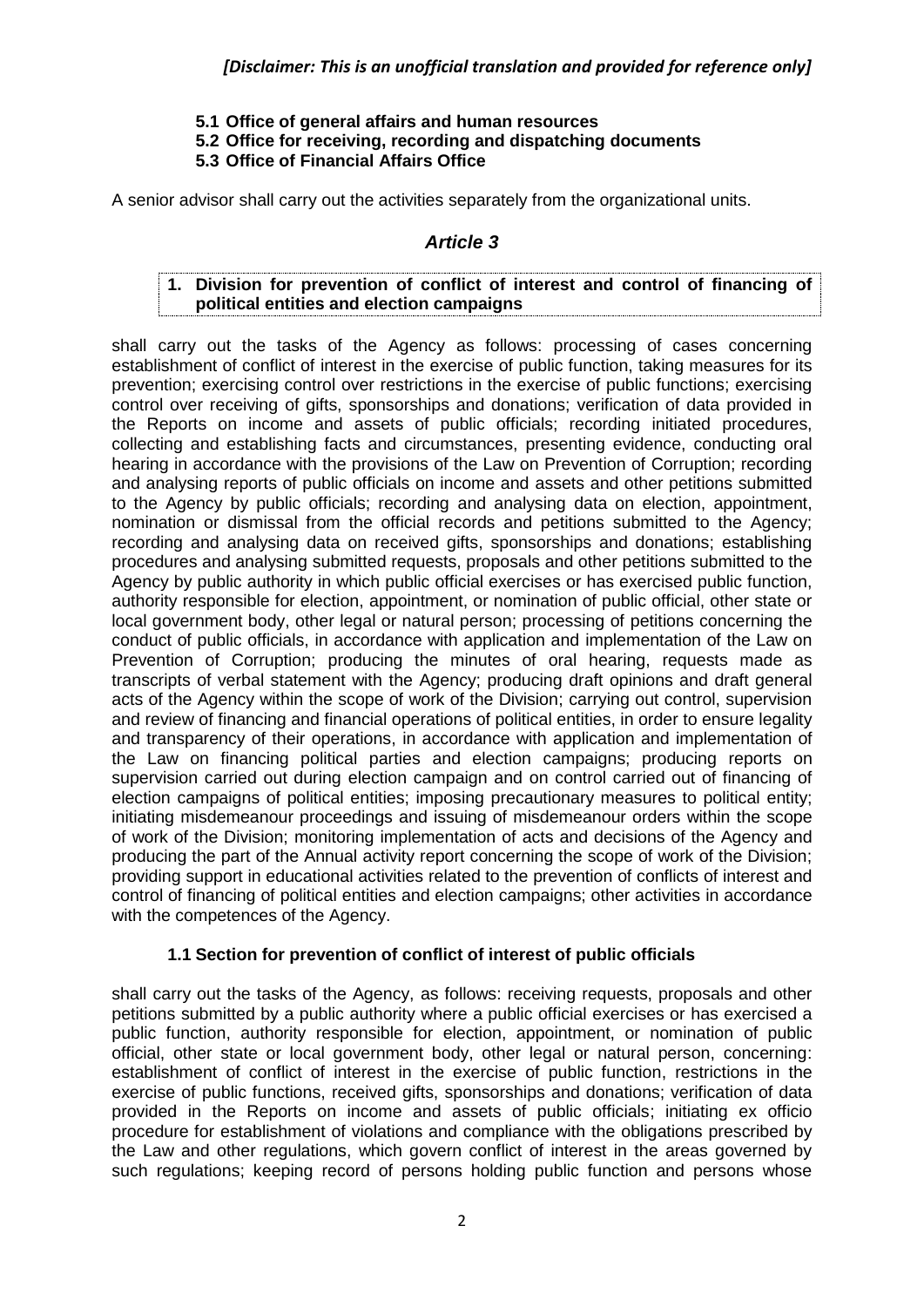public function has terminated for a period of two years after termination; keeping record of gifts received by public officials, compiling the catalogue of gifts and register of sponsorships and donations; keeping record of proceedings initiated for violation of provisions of the Law governing conflict of interest; carrying out the procedure of collection and establishment of facts and circumstances, presentation of evidence, oral hearing; conducting administrative proceedings and participating in other proceedings concerning prevention of conflict of interest in the exercise of public functions, taking measures for its prevention; exercising control over restrictions in the exercise of public functions; exercising control over receiving gifts, sponsorships and donations; verifying data from the Reports on income and assets of public officials, comparing data on assets and income of public officials provided by the authorities and legal persons, who have such data; ensuring the implementation of the Annual verification plan of the Reports on income and assets of public officials, providing opinions to public official, as well as to the public official whose public function has terminated for a period of two years upon termination of function, and other procedures related to the conduct of public officials; cooperating with competent state prosecutor's office, when there is suspicion that a criminal offense has been committed, as well as cooperating with other competent authorities on the collection of data within their scopes of work; providing support in educational and preventive activities related to the conduct of public officials, in order to prevent potential conflict of interest of public officials.

#### **1.2 Section for implementation of measures to control the financing of political parties and election campaigns**

shall carry out the tasks of the Agency, concerning: receiving of natural or legal persons, acting ex officio, based on own findings relating to the control of financing of political entities and election campaigns; conducting administrative proceedings and participating in other proceedings concerning control and supervision of financing and financial operations of political entities during election campaign, establishing facts and circumstances, and presenting evidence, oral hearing, as well as other procedures related to the control of financing of political parties and election campaigns; carrying out control and supervision during election campaign of in-kind contributions, paid media advertising, prohibitions of financing of political entities or running election campaigns and other prohibitions and restrictions prescribed by the Law on financing political parties and election campaigns; submitting reports or initiatives to competent authority, producing reports on conducted supervision in the course of election campaign and reports on control carried out of financing of election campaigns of political entities; imposing precautionary measures to political entity, and other procedures relating to the control of financing of political entities and election campaigns; cooperating with the competent state prosecutor's office, when there is suspicion that a criminal offense has been committed, and cooperating with other competent authorities on the collection of data within their scopes of work; providing support in educational and preventive activities related to the legality of collection of funds for regular work and election campaigns, and conduct of political entities during election campaign.

#### **1.3 Section for misdemeanour proceedings and issuing of misdemeanour warrants**

shall carry out the tasks of the Agency concerning: preparing requests for initiation of misdemeanour proceedings, recording, collecting and establishing facts and circumstances necessary for initiation of misdemeanour proceedings, and participating in the proceedings on the basis of: existence of conflicts of interest in the exercise of public functions, restrictions in the exercise of public functions; receiving gifts, sponsorships and donations, contrary to the law; misdemeanour proceedings based on verification of data from the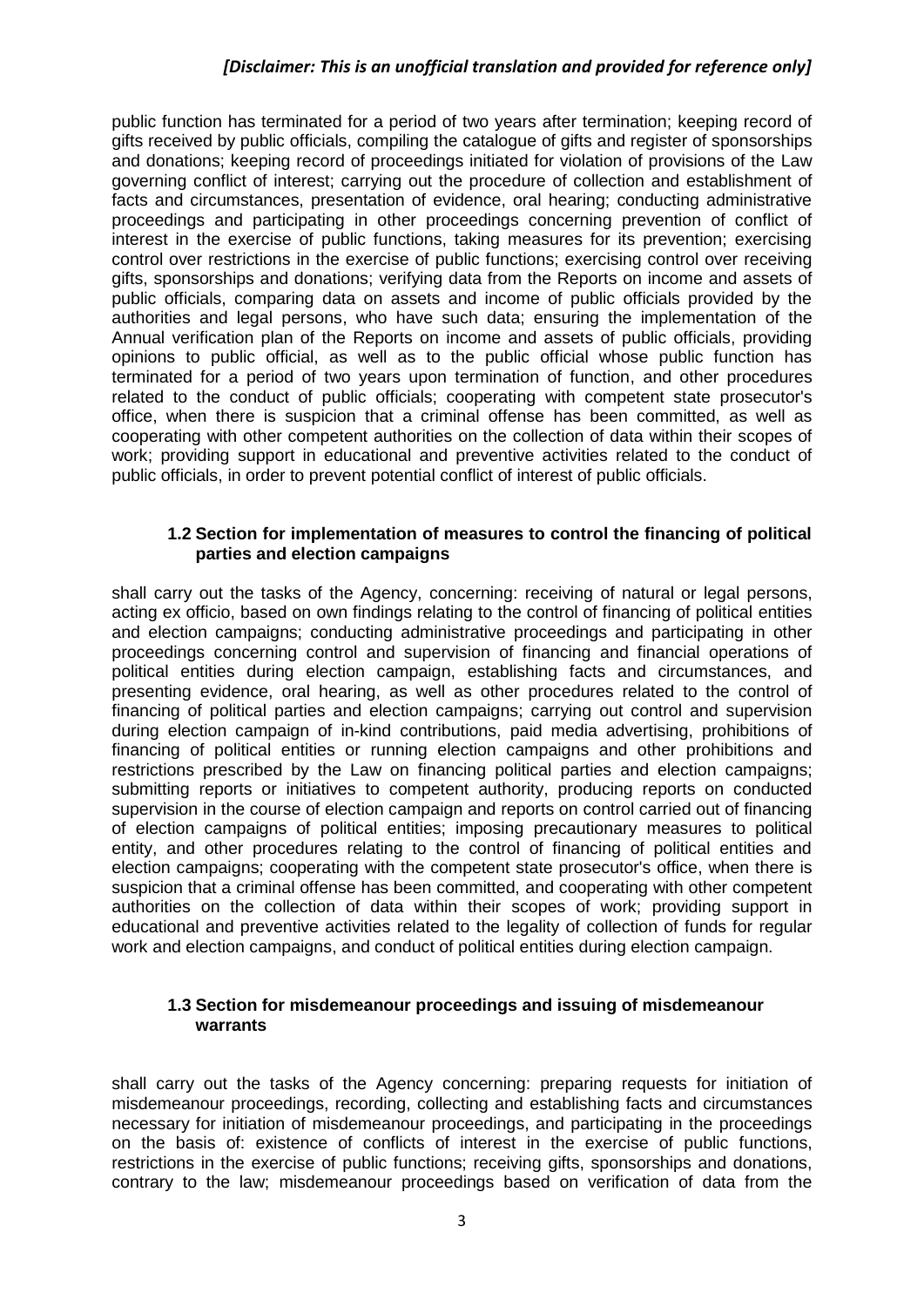Report on income and assets of public officials and financing of political entities and election campaigns; processing and analysing requests, proposals and other petitions of the Agency that are related to application and implementation of the penal provisions of the Law on Prevention of Corruption and Law on financing political parties and election campaigns; issuing misdemeanour warrants, in accordance with the provisions of the Law on Misdemeanours, and their entry in the central register; acting before the misdemeanour bodies, acting upon requests of misdemeanour bodies; monitoring the execution of acts and requests of the Agency, pending before competent misdemeanour bodies, and implementing other activities that are related to timely action regarding the implementation of misdemeanour proceedings.

#### *Article 4*

|  |                                           |  | 2. Division for prevention of corruption, integrity, lobbying and |  |  |
|--|-------------------------------------------|--|-------------------------------------------------------------------|--|--|
|  | implementation of international standards |  |                                                                   |  |  |

shall carry out the tasks of the Agency concerning: giving opinions on the existence of threats to public interest that indicates the existence of corruption, and making recommendations for prevention of threats to public interest and protection of whistleblowers; monitoring adoption and implementation of integrity plans, making recommendations for their improvement, and evaluating efficiency and effectiveness of integrity plans; implementing the Law on Lobbying, by assessing the conditions for lobbying activities, issuing authorizations for lobbying activities, removing lobbyists from the register of lobbyists and control of their work; undertaking initiatives for amendments to laws, other regulations and general acts, in order to eliminate potential corruption risks or to harmonize them with international standards in the field of anti-corruption; giving opinions on draft laws and other regulations and general acts, so as to harmonize them with international standards in the field of anti-corruption; cooperating with competent authorities, higher education institutions and scientific organizations and other entities, in order to implement activities in the field of prevention of corruption; carrying out educational and research activities on corruption and other corruption prevention activities.

#### **2.1. Section for dealing with whistleblowers' reports and protection of whistleblowers**

shall carry out the tasks concerning: receiving reports from whistleblower, who has reasonable grounds to believe there is a threat to the public interest that indicates the existence of corruption, and keeping records of the reports; initiating ex officio procedure for establishing the existence of threat to public interest that indicates the existence of corruption, verifying allegations in the report, drafting opinions on the existence of threats to public interest that indicates the existence of corruption and recommendations for their elimination, and keeping records of opinions; notifying the body that supervises work of the public authority against whom the report is filed, submitting special report to the Parliament and informing the public, if a public authority fails to comply with the recommendations of the Agency; cooperating with the competent state prosecutor's office, when there is suspicion that a criminal offence was committed; as well as cooperating with other competent authorities, when the reports refer to their scopes of work; receiving requests for protection of whistleblowers, preliminary examination of the request, keeping records of requests, establishing damage or potential damage to whistleblower, based on the submitted request, drafting opinions on the actual or potential damage, with recommendations for elimination of such damage or its prevention, and keeping records of opinions; notifying the body that supervises work of the public authority to whom the recommendations are addressed, submitting special report to the Parliament and informing the public, if the public authority fails to comply with the recommendations of the Agency; providing necessary expert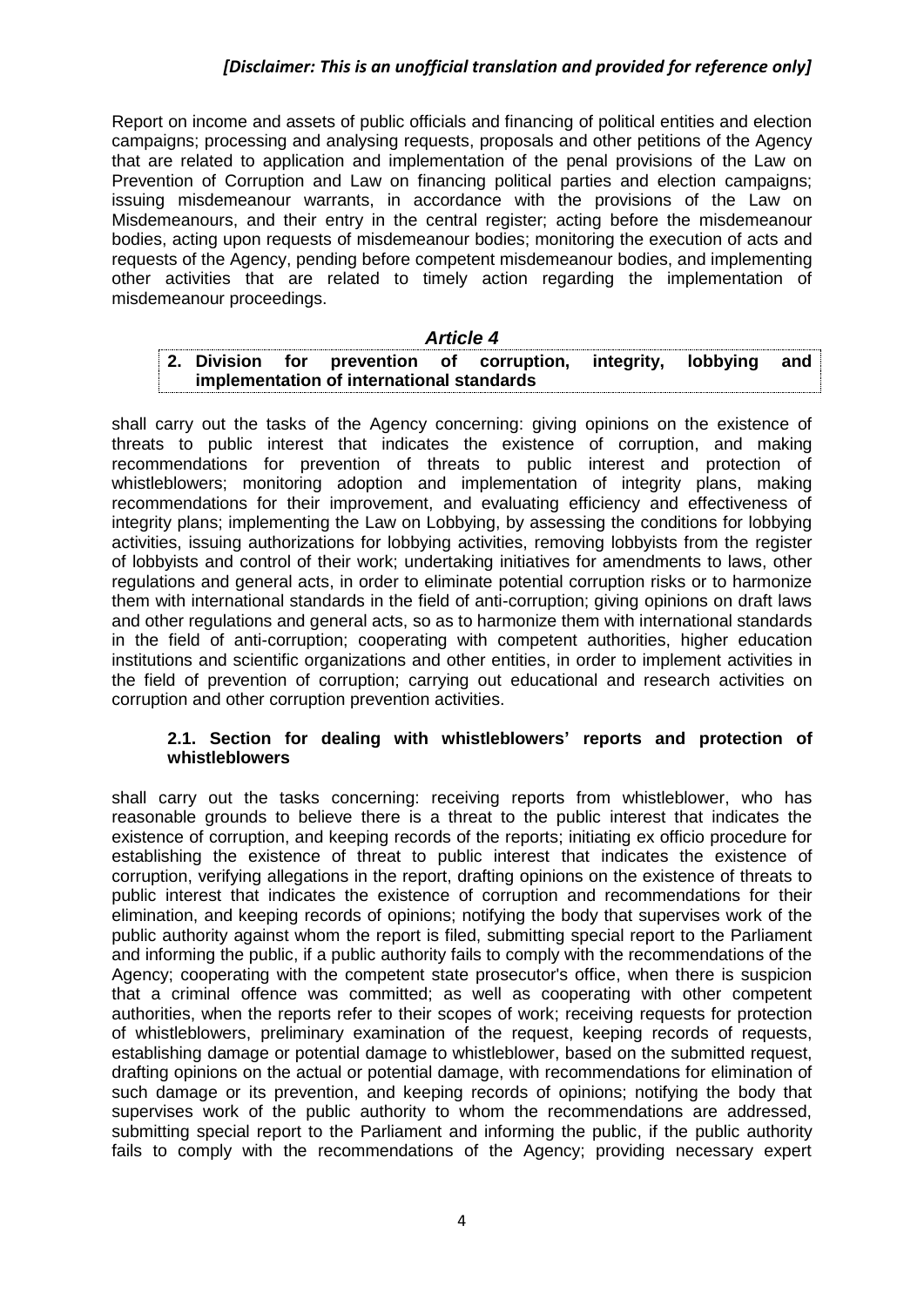assistance to whistleblowers, who initiated court proceedings for suffered damage, in proving the causal link between the report and damage.

# **2.2 Section for integrity and lobbying**

shall carry out the tasks concerning: implementation of the Law on Lobbying and issuance of related certificates, authorizations, keeping prescribed registers and records on lobbyists; processing reports against lobbyists, who violated law; preparing the Rules for preparation and implementation of integrity plans; producing the Integrity plan of the Agency and reporting on its implementation; conducting trainings for integrity managers in public authorities on adoption of integrity plans; collecting integrity plans of public authorities and analysing them; collecting reports on implementation of integrity plans of public authorities and making recommendations for their improvement.

### **2.3. Section for prevention of corruption, monitoring of legislation and giving opinions on anti-corruption regulations**

shall carry out the tasks concerning: monitoring of implementation of laws, other regulations and general acts and undertaking initiatives for their amendments, in order to eliminate potential corruption risks or to harmonize them with international standards in the field of anti-corruption; giving opinions on draft laws and other regulations and general acts, so as to harmonize them with international standards in the field of anti-corruption; raising public awareness on detrimental effects of corruption and manners of fighting corruption with focus groups: citizens, civil servants, students, etc; implementation of educational, research and prevention activities; designing and implementing public campaigns, producing promotional material, video clips, newsletters, cooperating with public authorities, private sector entities and civil society in the prevention of corruption.

#### *Article 5*

#### **3. Department of international cooperation and standards**

shall carry out the tasks of the Agency, concerning: establishment and implementation of international cooperation in corruption prevention; cooperation with the Council of Europe and the Group of States against Corruption (GRECO), the United Nations Office on Drugs and Crime (UNODC) and the Anti-Corruption Network of the Organization for Economic Cooperation and Development (OECD); establishment and development of cooperation with regional and international institutions and organizations; participation in drafting and implementing projects and its implementation application for funding with regional and international organizations, and reporting on their implementation; preparation and implementation of cooperation agreements with similar institutions in the field of prevention of corruption; monitoring international regulations and standards in the field of prevention of corruption; participation in fulfilling the obligations arising from memberships in regional and international institutions and organizations in the field of prevention of corruption; participating in, and coordinating tasks and activities, and providing support to competent public authorities and other bodies and organizations and civil society, in the field of international cooperation in corruption prevention; monitoring activities related to implementation of action plans in parts concerning of prevention of corruption.

| <i><b>Article 6</b></i>              |  |
|--------------------------------------|--|
| Department of information technology |  |

shall carry out the tasks of the Agency, concerning: expert activities for the purpose of application of information technology in the Agency, planning development and maintenance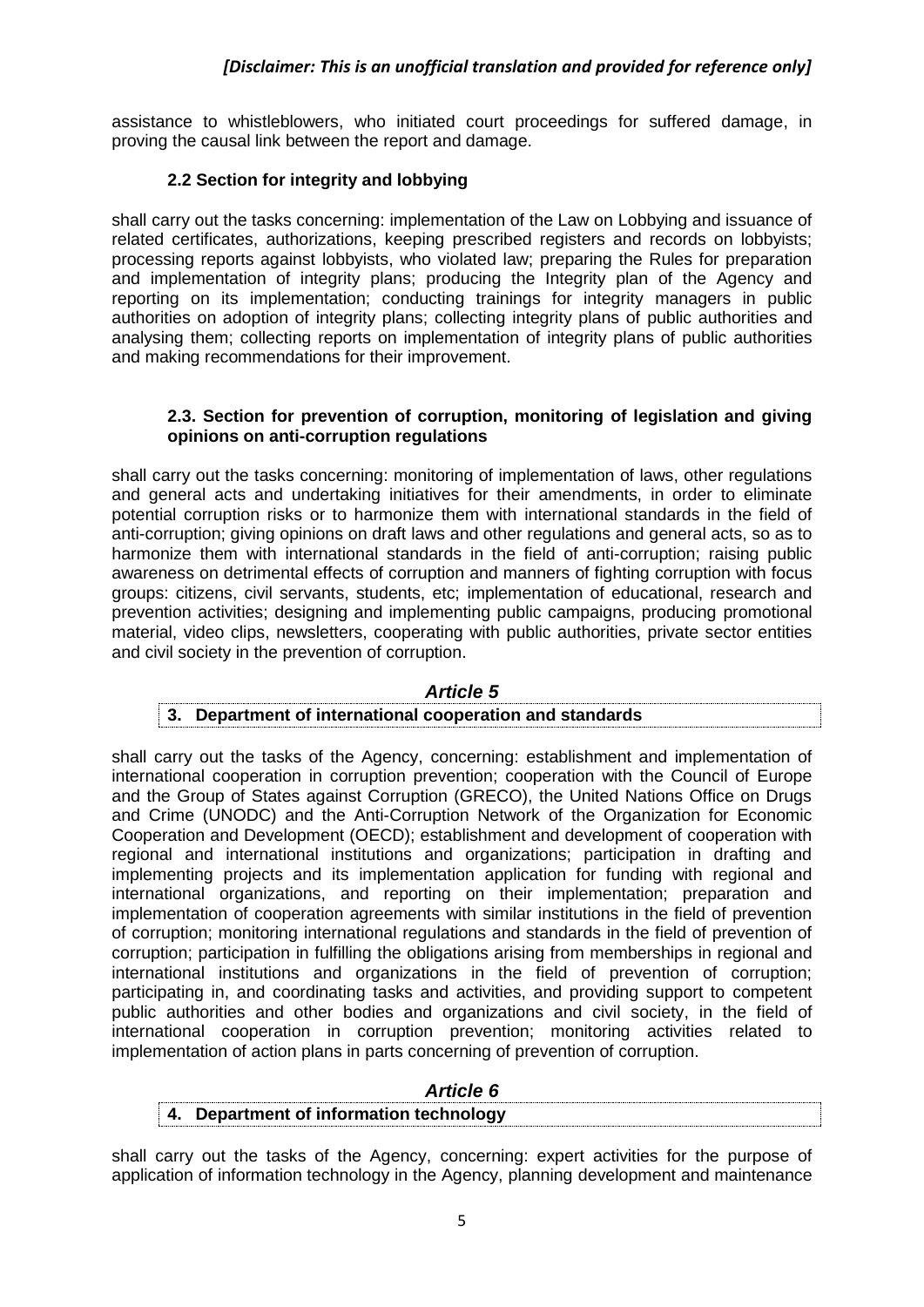of the Agency's information infrastructure, upgrading information system in accordance with legal changes and user needs, managing and coordinating projects with IT components, providing assistance to internal users of the information system and website of the Agency, and external users, who access certain modules of the system, in accordance with law and other appropriate activities within the scope of work of the Department; performing tasks concerning data storage, data back-ups, their storing and keeping, and providing secure data exchange with other information systems.

| <b>Article 7</b> |                                                  |  |  |  |  |  |  |
|------------------|--------------------------------------------------|--|--|--|--|--|--|
|                  | <b>Department of General Affairs and Finance</b> |  |  |  |  |  |  |

shall carry out the tasks of the Agency, concerning: administrative and technical tasks for the Agency; monitoring and implementation of regulations in the field of labour relations and human resource development; preparation of general and individual acts for the exercise of labour rights of civil servants and employees; planning continuous professional training of civil servants and employees of the Agency; maintaining and updating personnel information system (CIS); maintaining and updating records of housing; receiving, recording and storing archived case files, keeping basic and auxiliary records; printing and reproducing materials; acquiring stationery and consumables; driving and courier tasks; processing requests for budgetary spending and payments of the Agency; authorizing requests for payment, monitoring monthly expenses, keeping records of incoming invoices; keeping records of fixed assets; preparing and processing accounting documents; bookkeeping (daily and main); harmonizing accounting documents with actual situation; processing and delivery of statistical data; taking advance payments and keeping cash registers; producing reports on calculation of salaries, benefits and other income of employees; producing periodic calculations and annual statement of accounts; producing other financial statements and their submission to the Treasury and Tax Administration; planning and budgeting; organizing inventory; monitoring financial implementation of contracts concluded in public procurement procedures; timely and proper use of funds provided for the purposes defined in budget and financial plan; preparing procurement plan and submitting it to the competent authorities; preparing reports on public procurement, conducting public procurement procedures and keeping records of public procurement and other appropriate tasks.

# **5.1 Office of General Affairs and Human Resources Office**

shall carry out the tasks concerning: monitoring and implementation of regulations governing labour relations and human resource development; preparing general and individual legal acts for the exercise of labour rights of civil servants and employees; planning professional training of civil servants and employees; preparing the act on organization and job descriptions; entering data and updating Personnel Information System (KIS); cooperating with the media, preparing press releases on the activities of the Agency; providing professional and technical support to the Council of the Agency, driving for the Agency.

#### **5.2 Office for receiving, recording and dispatching documents**

shall carry out the tasks concerning: keeping elementary and auxiliary records, receiving, recording and storing archived case files; printing and copying materials; processing and submitting statistical data.